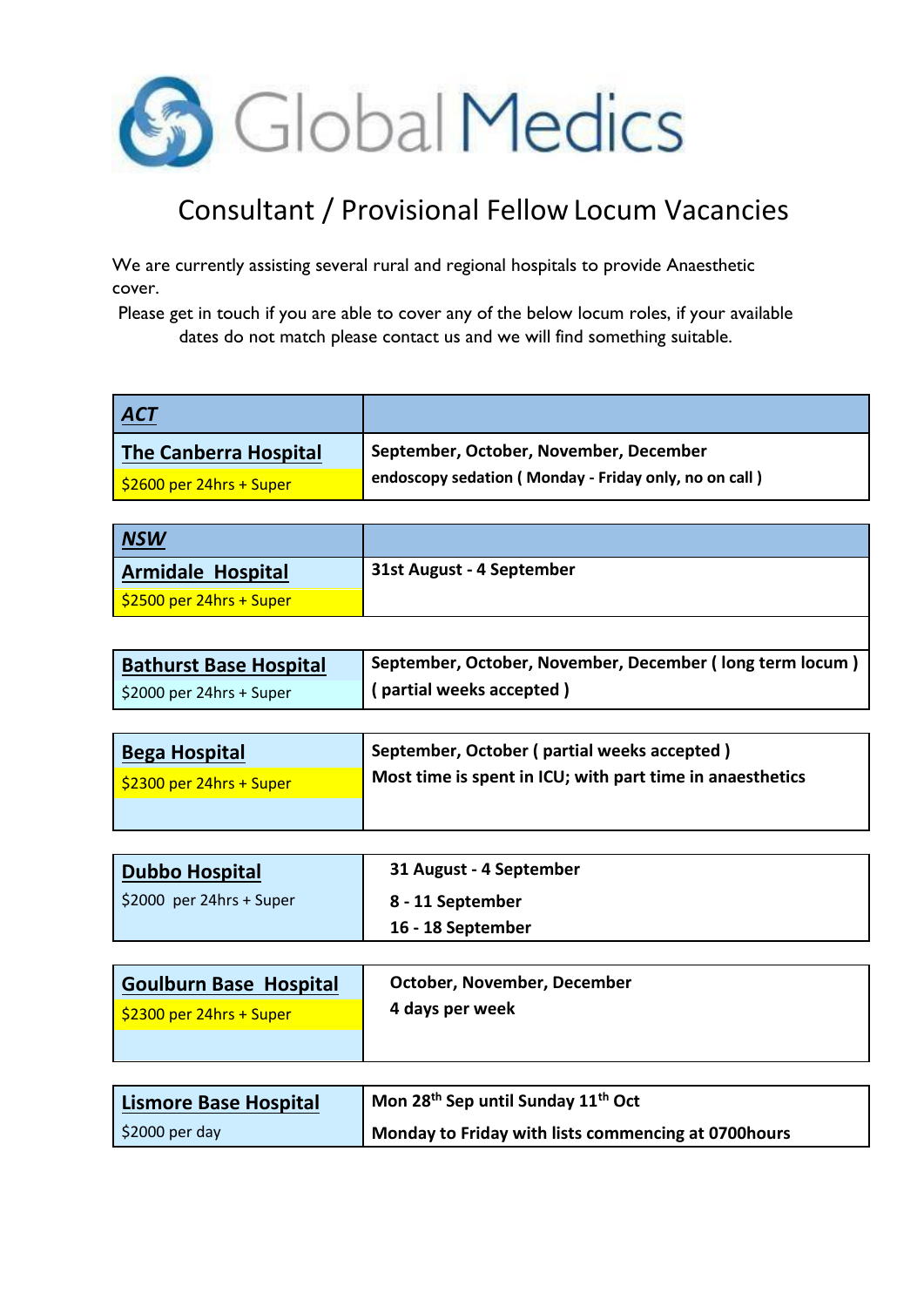

| <b>Moruya &amp; Batemans Bay</b> |
|----------------------------------|
| \$2500 per 24hrs + Super         |

**September and October ( partial weeks accepted ) Monday - Friday only** 

| <b>Marie Stopes- Westmead</b> | <b>Saturday 7th November</b> |
|-------------------------------|------------------------------|
| <u>  \$3000 p/d</u>           | 0800-1800                    |

| Marie Stopes- Penrith                                     | 22nd and 31st December |
|-----------------------------------------------------------|------------------------|
| $\frac{\sqrt{3000 \text{ p/d}}}{\sqrt{2000 \text{ p/d}}}$ | 0800-1800              |

| <b>QLD</b>                |                                                   |
|---------------------------|---------------------------------------------------|
| <b>Bundaberg Hospital</b> | 31 August - 4 September                           |
| \$2000 per day            | 17 October - 26 October<br>5 October - 26 October |
|                           |                                                   |

| <b>Gladstone Hospital</b> | 25 August - 30 October |
|---------------------------|------------------------|
| \$2000 per day            |                        |

| $\mathbf{h}\mathbf{h}$        |                                 |
|-------------------------------|---------------------------------|
|                               |                                 |
| \$2000 per day                |                                 |
| <b>Mackay Hospital URGENT</b> | <b>ASAP - 31 October URGENT</b> |

| <b>Mount Isa Hospital</b> |                           |
|---------------------------|---------------------------|
|                           | 31 August - 9 September   |
| $$2300$ per day           | 21 September - 31 October |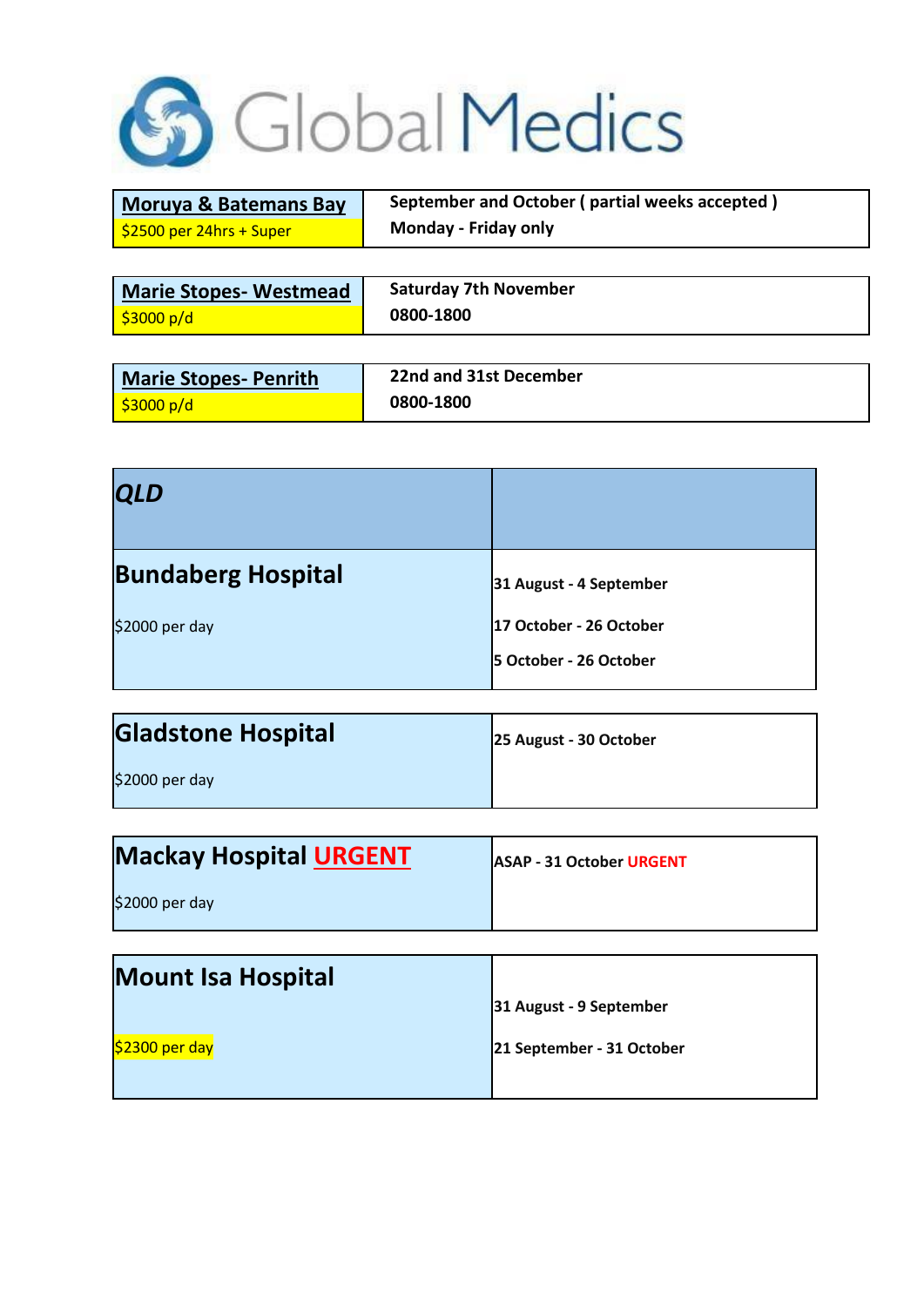

| <b>SA</b>                  |                            |
|----------------------------|----------------------------|
| Limestone Coast Health     |                            |
| <b>Network</b>             | 8 September - 11 September |
| \$2200 per day 0800 - 1800 |                            |
| \$2400 per day on call     |                            |

| <u>  TAS</u>           |                                                               |
|------------------------|---------------------------------------------------------------|
| <b>Burnie Hospital</b> | 08:00 Monday 31 August 2020 - 17:00 Friday 25 September 2020  |
| $$2000$ per day        | 08:00 Monday 23 November 2020 - 17:00 Friday 18 December 2020 |
| Month on/Month off     | 08:00 Monday 18 January 2021 - 17:00 Friday 12 February 2021  |
|                        | 08:00 Monday 15 March 2021- 17:00 Friday 09 April 2021        |
|                        | 08:00 Monday 10 May 2021 - 17:00 Friday 04 June 2021          |
|                        | 08:00 Monday 05 July 2021-17:00 Monday 23 July 2021           |

| <b>WA</b>                 | <b>MUST BE WA BASED ONLY</b> |
|---------------------------|------------------------------|
| <b>Geraldton Hospital</b> | 31 August - 14 September     |
|                           | 28 September - 12 October    |
| \$2000 per day            | 12 October - 2 November      |
|                           | 9 November - 30 November     |
|                           | 23 November - 30 November    |
|                           | 30 November - 11 January     |
|                           |                              |